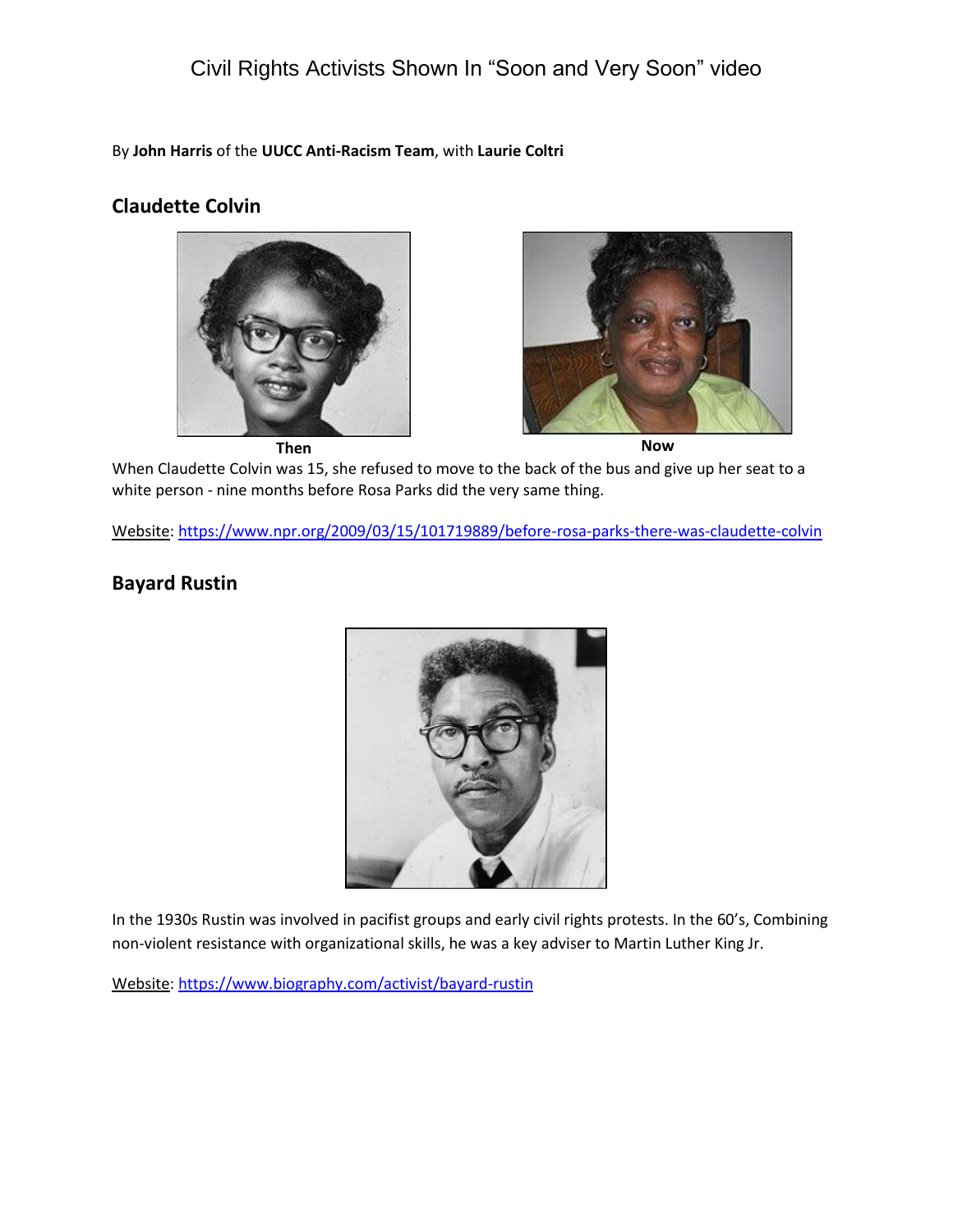### **Harry Belafonte**







**1954 2011**

Belafonte is well known for his music, but it is less-known how important he was to the Civil Rights moment.

See "Involvement in Civil Rights Movement": **[https://en.wikipedia.org/wiki/Harry\\_Belafonte](https://en.wikipedia.org/wiki/Harry_Belafonte)**

### **Opal Tometi**



Opal Tometi, co-founder of **Black Lives Matter**: 'I do this because we deserve to live'. Tometi is cofounders of BLM with Patrisse Cullors and Alicia Garza.

Website[: https://www.theguardian.com/society/2020/sep/24/opal-tometi-co-founder-of-black-lives](https://www.theguardian.com/society/2020/sep/24/opal-tometi-co-founder-of-black-lives-matter-i-do-this-because-we-deserve-to-live)[matter-i-do-this-because-we-deserve-to-live](https://www.theguardian.com/society/2020/sep/24/opal-tometi-co-founder-of-black-lives-matter-i-do-this-because-we-deserve-to-live)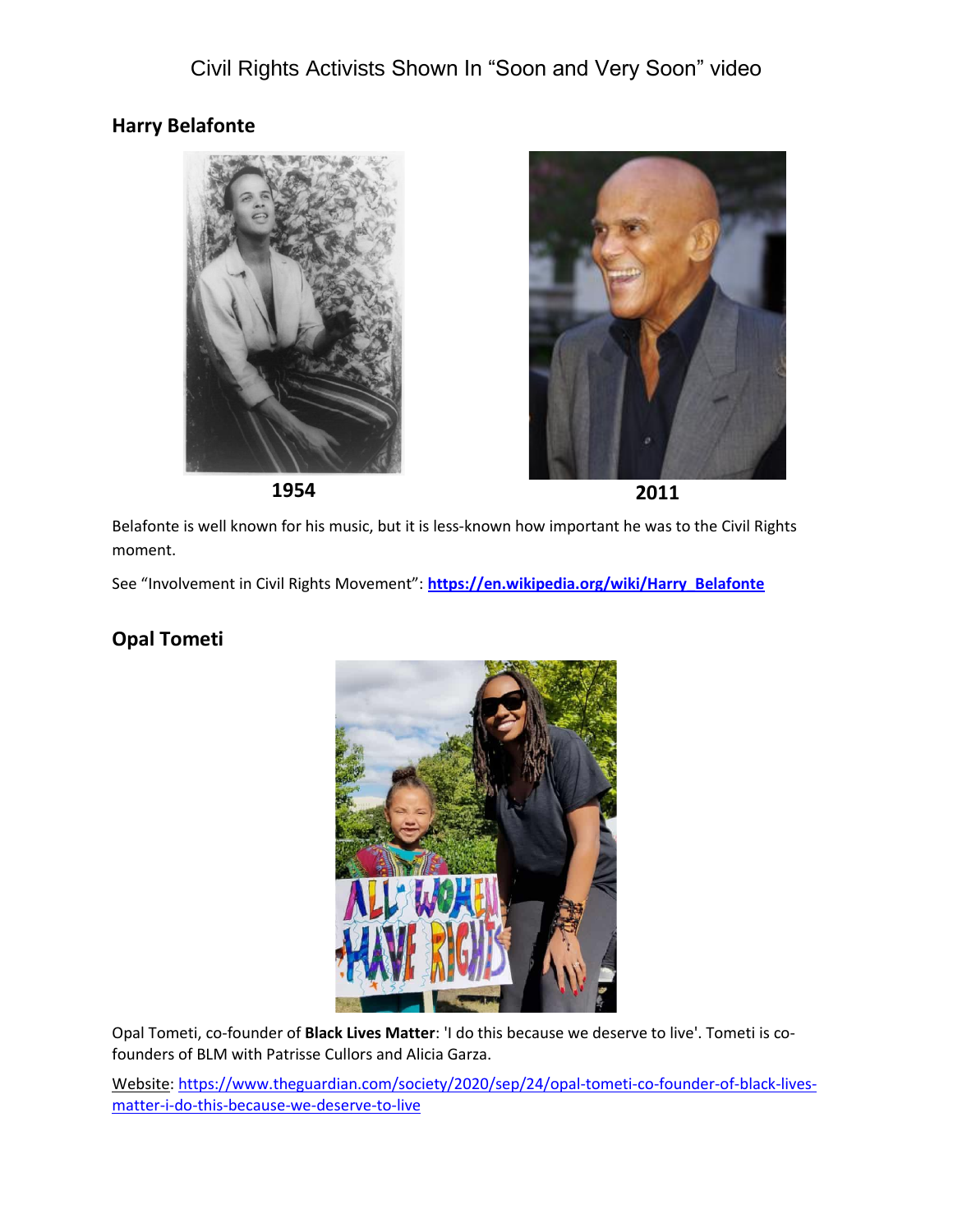## **A. Philip Randolph**



A. Philip Randolph created the first successful Black trade union (the Brotherhood of Sleeping Car Porters) in 1925, and led them to (reluctant) acceptance into the American Federation of Labor.

Website: <https://www.history.com/topics/black-history/a-philip-randolph>

### **Ella Baker**







**1941 1964**

Baker was an African-American civil rights and human rights activist. She was a largely behind-thescenes organizer whose career spanned more than five decades with the NAACP and SNCC.

Website[: https://snccdigital.org/people/ella-baker/](https://snccdigital.org/people/ella-baker/)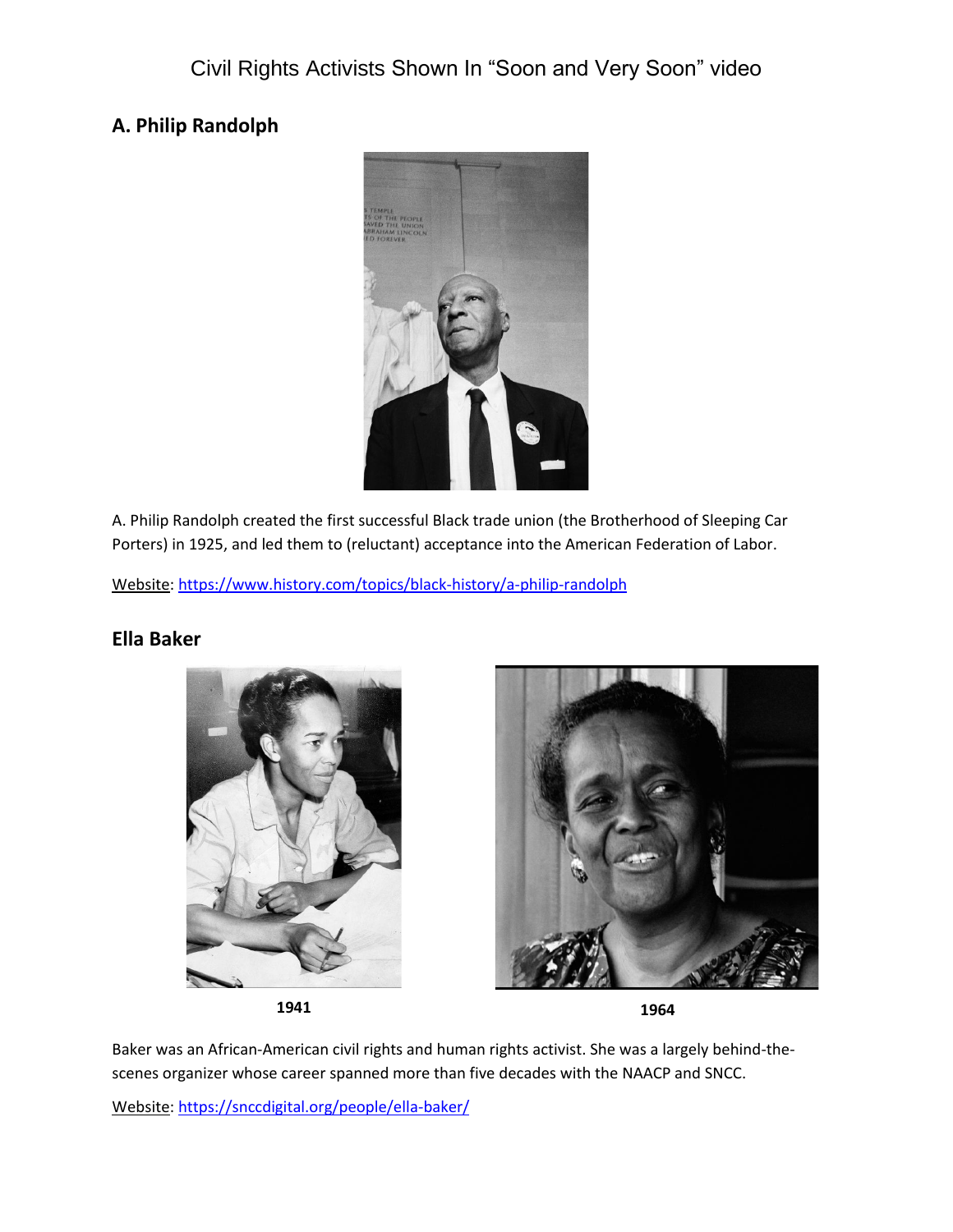# Civil Rights Activists Shown In "Soon and Very Soon" video



**Photomontage shown in the video, with links to some brief biographical info:**



- 1. Ralph Abernathy [https://kinginstitute.stanford.edu/ency](https://kinginstitute.stanford.edu/encyclopedia/abernathy-ralph-david) [clopedia/abernathy-ralph-david](https://kinginstitute.stanford.edu/encyclopedia/abernathy-ralph-david)
- 2. Stacey Abrams [https://fairfight.com/about-stacey](https://fairfight.com/about-stacey-abrams/)[abrams/](https://fairfight.com/about-stacey-abrams/)
- 3. Michelle Alexander [https://aaregistry.org/story/michelle](https://aaregistry.org/story/michelle-alexander-born/)[alexander-born/](https://aaregistry.org/story/michelle-alexander-born/)
- 4. Maya Angelou <https://www.mayaangelou.com/>
- 5. James Baldwin [https://www.pbs.org/wnet/americanm](https://www.pbs.org/wnet/americanmasters/james-baldwin-about-the-author/59/) [asters/james-baldwin-about-the](https://www.pbs.org/wnet/americanmasters/james-baldwin-about-the-author/59/)[author/59/](https://www.pbs.org/wnet/americanmasters/james-baldwin-about-the-author/59/)
- 6. Julian Bond [https://snccdigital.org/people/julian](https://snccdigital.org/people/julian-bond/)[bond/](https://snccdigital.org/people/julian-bond/)
- 7. W.E.B. DuBois [https://naacp.org/find](https://naacp.org/find-resources/history-explained/civil-rights-leaders/web-du-bois)[resources/history-explained/civil-rights](https://naacp.org/find-resources/history-explained/civil-rights-leaders/web-du-bois)[leaders/web-du-bois](https://naacp.org/find-resources/history-explained/civil-rights-leaders/web-du-bois)
- 8. James Farmer [https://kinginstitute.stanford.edu/ency](https://kinginstitute.stanford.edu/encyclopedia/farmer-james) [clopedia/farmer-james](https://kinginstitute.stanford.edu/encyclopedia/farmer-james)
- 9. Fannie Lou Hamer [https://www.womenshistory.org/educa](https://www.womenshistory.org/education-resources/biographies/fannie-lou-hamer) [tion-resources/biographies/fannie-lou](https://www.womenshistory.org/education-resources/biographies/fannie-lou-hamer)[hamer](https://www.womenshistory.org/education-resources/biographies/fannie-lou-hamer)
- 10. Barbara Jordan [https://www.womenshistory.org/educa](https://www.womenshistory.org/education-resources/biographies/barbara-jordan) [tion-resources/biographies/barbara](https://www.womenshistory.org/education-resources/biographies/barbara-jordan)[jordan](https://www.womenshistory.org/education-resources/biographies/barbara-jordan)
- 11. Engbe Pieh (Joseph Cinqué) [https://www.archives.gov/education/le](https://www.archives.gov/education/lessons/amistad) [ssons/amistad](https://www.archives.gov/education/lessons/amistad)
- 12. Lucille Times [https://www.nytimes.com/2021/08/22](https://www.nytimes.com/2021/08/22/obituaries/lucille-times-dead.html) [/obituaries/lucille-times-dead.html](https://www.nytimes.com/2021/08/22/obituaries/lucille-times-dead.html)
- 13. Harriet Tubman [http://www.harriet](http://www.harriet-tubman.org/)[tubman.org/](http://www.harriet-tubman.org/)
- 14. Ida B. Wells [https://www.womenshistory.org/educa](https://www.womenshistory.org/education-resources/biographies/ida-b-wells-barnett)